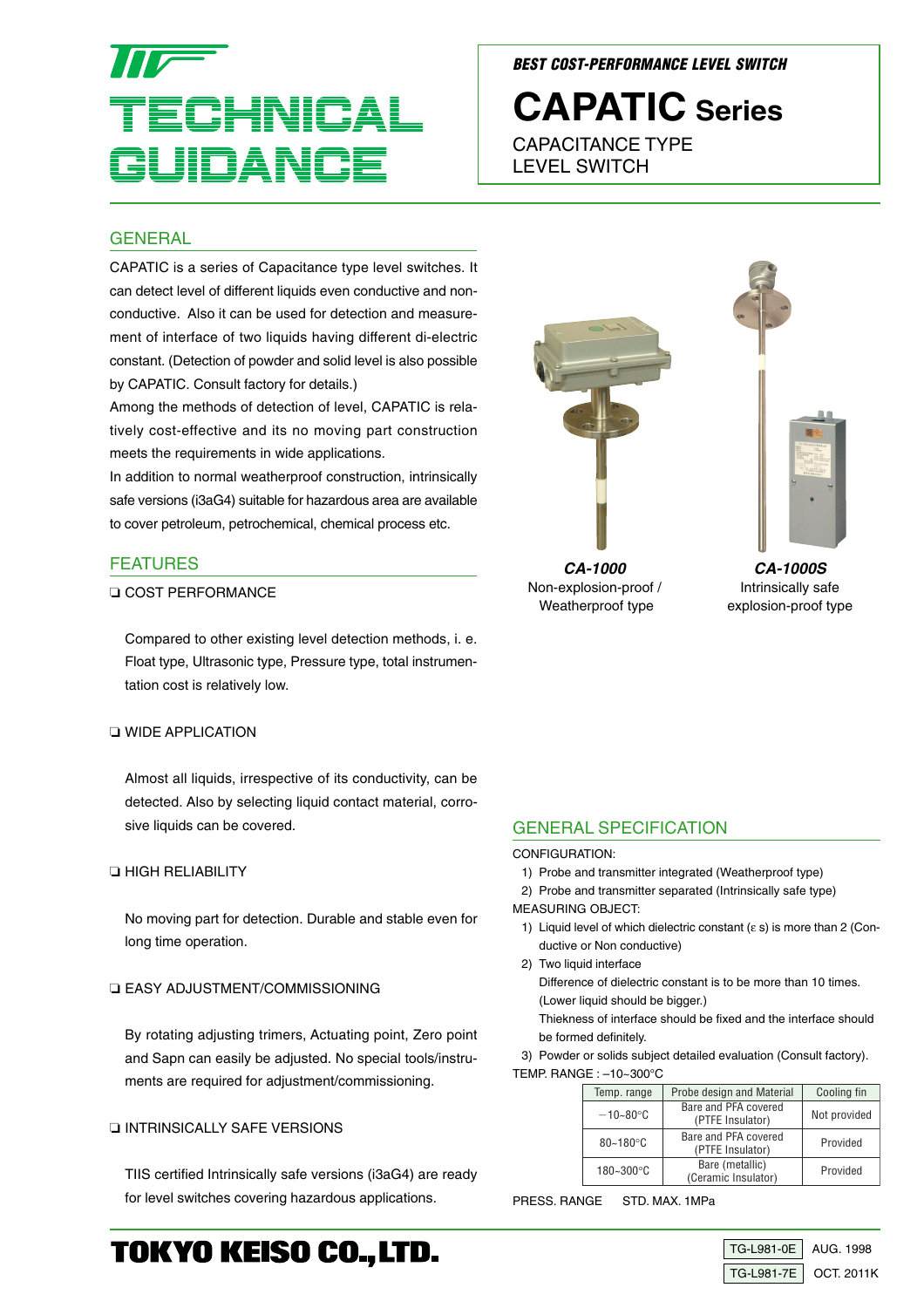#### PROBE SPECIFICATION

#### DESIGN : Refer to ■ PROBE DESIGN AND APPLICATION PROCESS CONNECTION : STD. 1B JIS10K FF Flange

| Contact factory for special connection. |
|-----------------------------------------|
| <b>PROBE DESIGN AND APPLICATION.</b>    |

| MATFRIAI:             |                                          |
|-----------------------|------------------------------------------|
| $\bullet$ ELECTORODE  | Std. SUS304                              |
|                       | Opt. SUS316, SUS316L                     |
| $\bullet$ INSULATOR   | Std. PTFF                                |
|                       | Opt. Ceramics                            |
| $\bullet$ COVER       | PFA                                      |
| $\bullet$ SEALING     | Std. FKM (Fluorine Rubber)               |
|                       | Opt. NBR, VMQ (Silicone Rubber), Karletz |
| $\bullet$ FLANGE      | Std. SUS304                              |
|                       | Opt. SUS316, SUS316L                     |
| ● HEAD CASE           | Aluminium Alloy (Silver painted)         |
| $\bullet$ COOLING FIN | Aluminium Alloy                          |
| <b>CABLE ENTRY:</b>   | $1 \times$ G3/4                          |
|                       |                                          |

#### **WIRING**







● Intrinsically safe type



| windin<br>n<br>×<br>× |
|-----------------------|
|-----------------------|

CA can also be used for pipe line empty detection.

### MODEL CODE

|            |                   |             |                |   |             |             |   |                      |                          | Face-to Face Dimension |  |
|------------|-------------------|-------------|----------------|---|-------------|-------------|---|----------------------|--------------------------|------------------------|--|
| Model code |                   |             |                |   | Description | 150mm 160mm |   |                      |                          |                        |  |
|            | $CA-1$ 1<br>1     |             |                |   |             | Bare rod    |   |                      |                          |                        |  |
|            |                   | 1           | 2              |   |             |             |   |                      | Covered rod              |                        |  |
|            | Type of probe     | 1           | 3              |   |             |             |   |                      | Bare rod . High Load     |                        |  |
|            |                   | $\mathbf 1$ | 5              |   |             |             |   |                      | Bare rod · > 180°C       |                        |  |
|            |                   | 3           | 1              |   |             |             |   |                      | For pipe line, bare      | ( )                    |  |
|            |                   | 3           | $\overline{c}$ |   |             |             |   |                      | For pipe line, covered   |                        |  |
|            |                   | 9           | 1              |   |             |             |   |                      | Special                  |                        |  |
|            |                   |             |                | 1 |             |             |   |                      | 250 *1                   |                        |  |
|            |                   |             |                | 2 |             |             |   |                      | 251~500                  |                        |  |
|            | Length            |             |                | 3 |             |             |   |                      | 501~750                  |                        |  |
|            |                   | of probe    |                |   |             |             |   |                      | 751~1000                 |                        |  |
|            | L(mm)             |             |                | P |             |             |   |                      | For pipe line            |                        |  |
|            |                   |             |                | 9 |             |             |   |                      | Special                  |                        |  |
|            | W<br>Construction |             |                |   |             |             |   | Weatherproof, Non-Ex |                          |                        |  |
|            | S                 |             |                |   |             |             |   |                      | Intrinsically safe       |                        |  |
|            | F                 |             |                |   |             |             |   |                      | Flange conn.             |                        |  |
|            |                   | Connection  |                |   |             |             | S |                      | Screw conn.              |                        |  |
|            | Z                 |             |                |   |             |             |   |                      | Special                  |                        |  |
|            | Temp.             |             |                |   |             |             |   |                      | $~10^{\circ}$ C          |                        |  |
|            |                   |             |                |   |             |             |   | H                    | $~180^{\circ}$ C         |                        |  |
|            |                   |             |                |   |             |             |   | U                    | $~100^{\circ}$ C         |                        |  |
|            |                   |             |                |   |             |             |   |                      | *1 250mm or less will be |                        |  |
|            |                   |             |                |   |             |             |   |                      | special version.         |                        |  |

#### TRANSMITTER SPECIFICATION



Total inductance 1mH Total capacitance 0.1 µ F

AMB. TEMP.  $-10~70^{\circ}$ C (IS version  $-10~40^{\circ}$ C)

AMB. HUMIDITY To be less than 95%RH (To be free from condensation)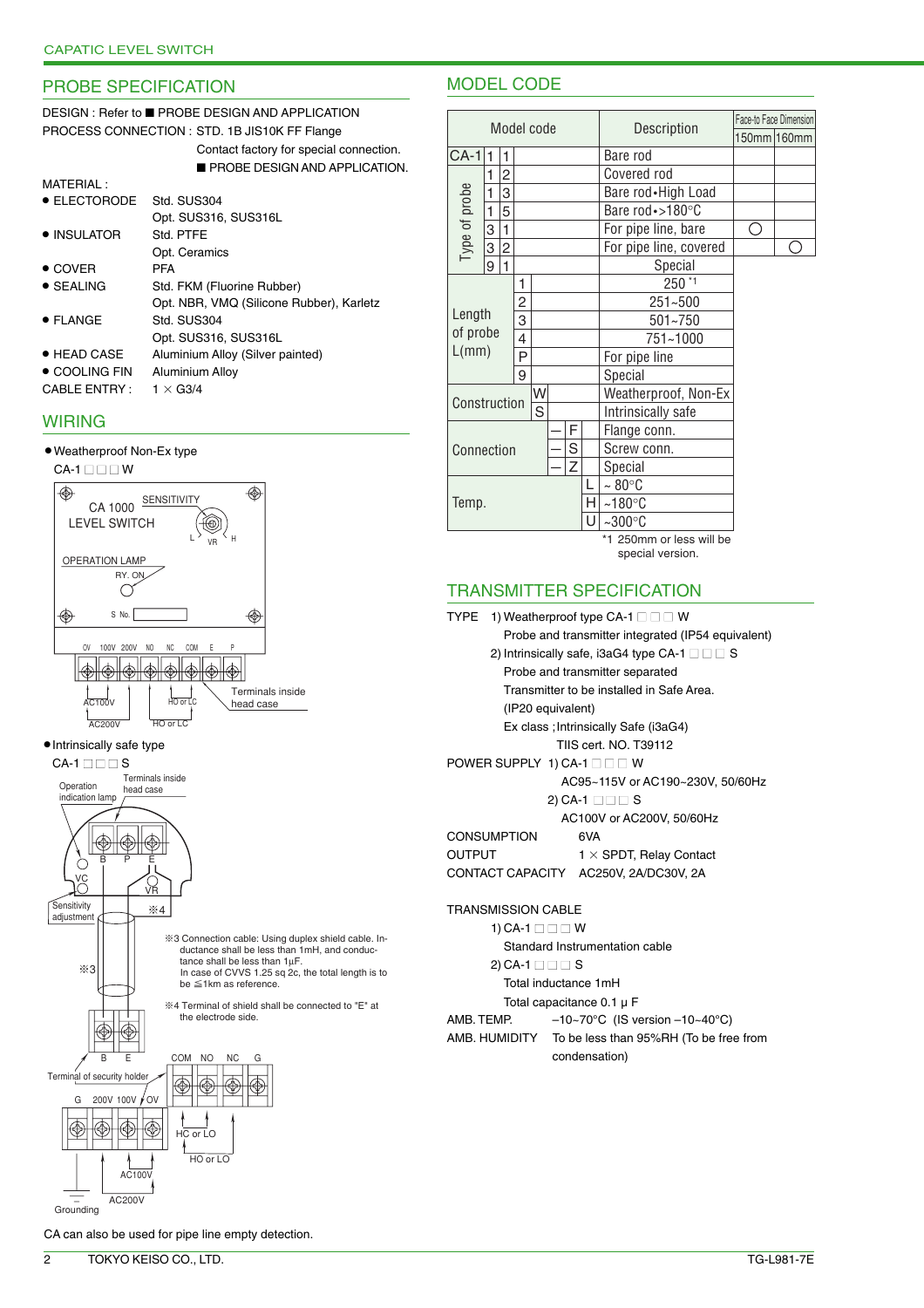#### PROBE DESIGN AND APPLICATION

#### WEATHERPROOF (CA-1□□ □W)

| <b>MODEL</b>  | $CA-111 \square W-FL$                                                                                                  | $CA-111 \square W-FH$                                                  | CA-115 □ W-FU                                                                                            | $CA-112 \square W-FL$                                                                                | CA-112 □ W-FH                                                                                                      |  |
|---------------|------------------------------------------------------------------------------------------------------------------------|------------------------------------------------------------------------|----------------------------------------------------------------------------------------------------------|------------------------------------------------------------------------------------------------------|--------------------------------------------------------------------------------------------------------------------|--|
| TEMP. RANGE   | $-10 - 80$ °C                                                                                                          | $~180^{\circ}$ C                                                       | $~100^{\circ}$ C                                                                                         | $-10 - 80$ °C                                                                                        | $-180^\circ$ C                                                                                                     |  |
| <b>DESIGN</b> | 185<br>138<br>8<br>(150)<br>$\sqrt{G}3/4$<br>Ծ<br>CABLE<br>г<br>ENTRY T<br>$*1$<br>$\phi$ 18<br>⋖<br>±<br>8<br>$\circ$ | 185<br>(237)<br>ৰ্ট্যাৰ্ণা0<br>$*1$<br>$\phi$ 18<br>⋖<br>50<br>$\circ$ | 185<br>(237)<br>ঢ়∏া<br>$*1$<br>⋖<br>$\phi$ 27.2<br>$\phi$ 22<br>$\frac{8}{3}$<br>$\circ$<br>$\phi$ 27.2 | 185<br>(150)<br>∞<br>$\overline{4}$<br>$\phi$ 22<br><b>END</b><br>$\phi$ 26<br>50<br>$\circ$<br>(11) | 185<br>(237)<br>$\overline{\mathcal{A}}$<br>$\phi$ 22<br><b>END</b><br>$\phi$ 26<br>8<br>$\circ$<br>$\widehat{11}$ |  |

✽1: The lower end of "A" dimension is made to come out not less than 10mm from the mounting nozzle. Advise us of the length of mounting nozzle.

### INTRINSICALLY SAFE TYPE (CA-1□□□S)



✽1: The lower end of "A" dimension is made to come out not less than 10mm from the mounting nozzle. Advise us of the length of mounting nozzle.

#### DIMENSION OF TRANSMITTER FOR INTRINSICALLY SAFE VERSION

 $(CA-1 \square \square \square S)$ 



#### DIMENSION OF PIPE LINE DETECTOR

(CA-131PW-FL)



L=160mm for CA-132PW